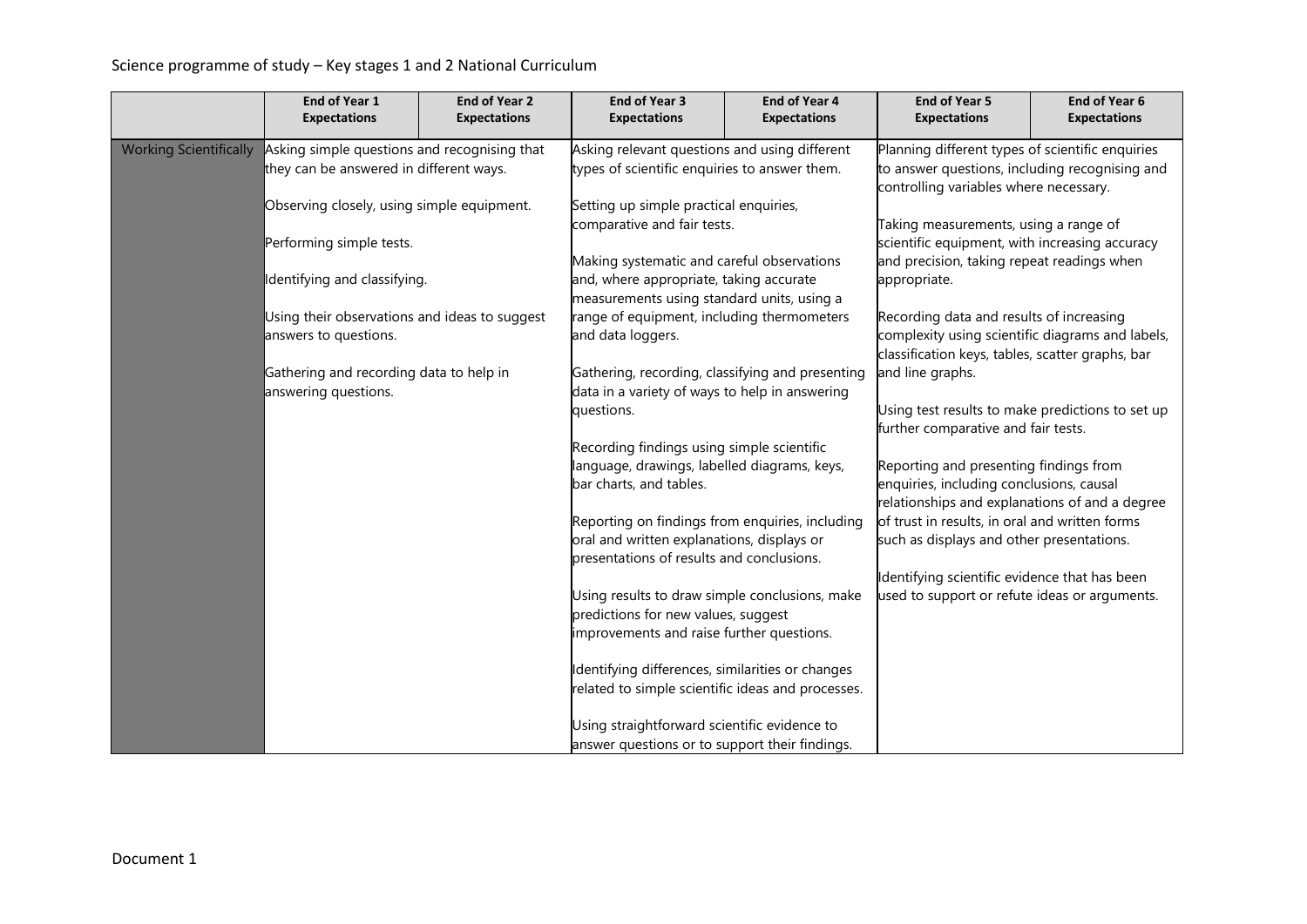| Plants             | Identify and name a      | Observe and describe   | Identify and describe                 |                        |                      |                       |
|--------------------|--------------------------|------------------------|---------------------------------------|------------------------|----------------------|-----------------------|
|                    | variety of common wild   | how seeds and bulbs    | the functions of                      |                        |                      |                       |
|                    | and garden plants,       | grow into mature       | different parts of                    |                        |                      |                       |
|                    | including deciduous      | plants.                | flowering plants: roots,              |                        |                      |                       |
|                    | and evergreen trees.     |                        | stem/trunk, leaves and                |                        |                      |                       |
|                    |                          | Find out and describe  | flowers.                              |                        |                      |                       |
|                    | Identify and describe    | how plants need water, |                                       |                        |                      |                       |
|                    | the basic structure of a | light and a suitable   |                                       |                        |                      |                       |
|                    | variety of common        | temperature to grow    | Explore the<br>requirements of plants |                        |                      |                       |
|                    |                          |                        | for life and growth (air,             |                        |                      |                       |
|                    | flowering plants,        | and stay healthy.      |                                       |                        |                      |                       |
|                    | including trees          |                        | light, water, nutrients               |                        |                      |                       |
|                    |                          |                        | from soil, and room to                |                        |                      |                       |
|                    |                          |                        | grow) and how they                    |                        |                      |                       |
|                    |                          |                        | vary from plant to                    |                        |                      |                       |
|                    |                          |                        | plant.                                |                        |                      |                       |
|                    |                          |                        | Investigate the way in                |                        |                      |                       |
|                    |                          |                        | which water is                        |                        |                      |                       |
|                    |                          |                        | transported within                    |                        |                      |                       |
|                    |                          |                        | plants.                               |                        |                      |                       |
|                    |                          |                        | Explore the part that                 |                        |                      |                       |
|                    |                          |                        | flowers play in the life              |                        |                      |                       |
|                    |                          |                        | cycle of flowering                    |                        |                      |                       |
|                    |                          |                        | plants, including                     |                        |                      |                       |
|                    |                          |                        | pollination, seed                     |                        |                      |                       |
|                    |                          |                        | formation and seed                    |                        |                      |                       |
|                    |                          |                        | dispersal.                            |                        |                      |                       |
| Animals, including | Identify and name a      | Notice that animals,   | Identify that animals,                | Describe the simple    | Describe the changes | Identify and name the |
| humans             | variety of common        | including humans,      | including humans,                     | functions of the basic | as humans develop to | main parts of the     |
|                    | animals including fish,  | have offspring which   | need the right types                  | parts of the digestive | old age.             | human circulatory     |
|                    | amphibians, reptiles,    | grow into adults.      | and amount of                         | system in humans.      |                      | system, and describe  |
|                    | birds and mammals.       |                        | nutrition, and that they              |                        |                      | the functions of the  |
|                    |                          | Find out about and     | cannot make their own                 | Identify the different |                      | heart, blood vessels  |
|                    | Identify and name a      | describe the basic     | food; they get nutrition              | types of teeth in      |                      | and blood.            |
|                    | variety of common        | needs of animals,      | from what they eat.                   | humans and their       |                      |                       |
|                    | animals that are         | including humans, for  | Identify that humans                  | simple functions.      |                      | Recognise the impact  |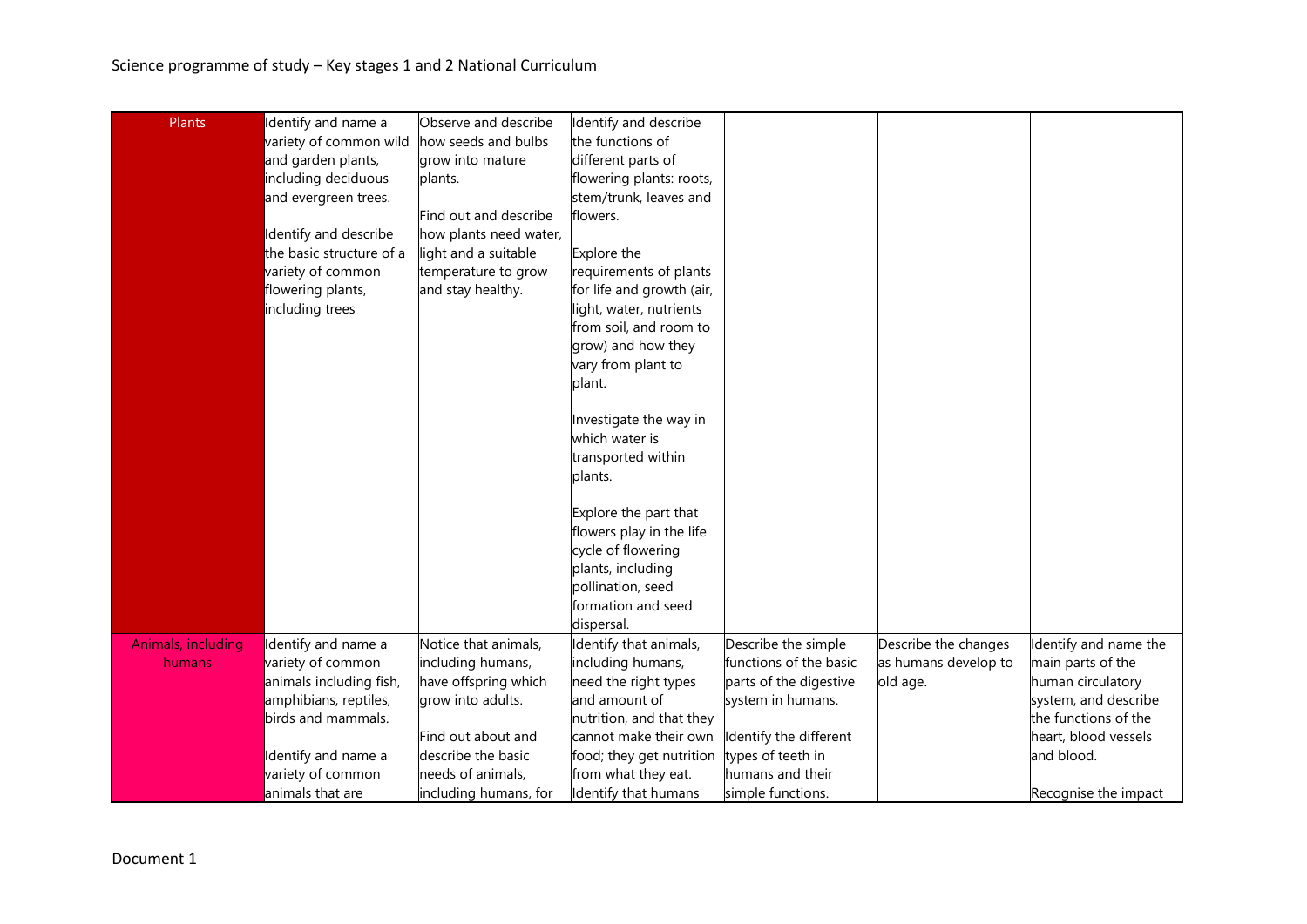|                                                                                                                       | carnivores, herbivores                                                                                                                                                                                                                                                                                                                                               | survival (water, food                                                                                                                                                                                                                                                                                                                            | and some other                                                                                                                                                                                                                                                                                                                |                                                                                                                                                                                                                                                                                                                                                                        |                                                                                                                                                                                                                                                                                                                                                                                   | of diet, exercise, drugs |
|-----------------------------------------------------------------------------------------------------------------------|----------------------------------------------------------------------------------------------------------------------------------------------------------------------------------------------------------------------------------------------------------------------------------------------------------------------------------------------------------------------|--------------------------------------------------------------------------------------------------------------------------------------------------------------------------------------------------------------------------------------------------------------------------------------------------------------------------------------------------|-------------------------------------------------------------------------------------------------------------------------------------------------------------------------------------------------------------------------------------------------------------------------------------------------------------------------------|------------------------------------------------------------------------------------------------------------------------------------------------------------------------------------------------------------------------------------------------------------------------------------------------------------------------------------------------------------------------|-----------------------------------------------------------------------------------------------------------------------------------------------------------------------------------------------------------------------------------------------------------------------------------------------------------------------------------------------------------------------------------|--------------------------|
|                                                                                                                       | and omnivores.                                                                                                                                                                                                                                                                                                                                                       | and air).                                                                                                                                                                                                                                                                                                                                        | animals have skeletons                                                                                                                                                                                                                                                                                                        | Construct and interpret                                                                                                                                                                                                                                                                                                                                                |                                                                                                                                                                                                                                                                                                                                                                                   | and lifestyle on the     |
|                                                                                                                       |                                                                                                                                                                                                                                                                                                                                                                      |                                                                                                                                                                                                                                                                                                                                                  | and muscles for                                                                                                                                                                                                                                                                                                               | a variety of food                                                                                                                                                                                                                                                                                                                                                      |                                                                                                                                                                                                                                                                                                                                                                                   | way their bodies         |
|                                                                                                                       | Describe and compare                                                                                                                                                                                                                                                                                                                                                 | Describe the                                                                                                                                                                                                                                                                                                                                     | support, protection                                                                                                                                                                                                                                                                                                           | chains, identifying                                                                                                                                                                                                                                                                                                                                                    |                                                                                                                                                                                                                                                                                                                                                                                   | function.                |
|                                                                                                                       | the structure of a                                                                                                                                                                                                                                                                                                                                                   | importance for humans                                                                                                                                                                                                                                                                                                                            | and movement.                                                                                                                                                                                                                                                                                                                 | producers, predators                                                                                                                                                                                                                                                                                                                                                   |                                                                                                                                                                                                                                                                                                                                                                                   |                          |
|                                                                                                                       | variety of common                                                                                                                                                                                                                                                                                                                                                    | of exercise, eating the                                                                                                                                                                                                                                                                                                                          |                                                                                                                                                                                                                                                                                                                               | and prey.                                                                                                                                                                                                                                                                                                                                                              |                                                                                                                                                                                                                                                                                                                                                                                   | Describe the ways in     |
|                                                                                                                       | animals (fish,                                                                                                                                                                                                                                                                                                                                                       | right amounts of                                                                                                                                                                                                                                                                                                                                 |                                                                                                                                                                                                                                                                                                                               |                                                                                                                                                                                                                                                                                                                                                                        |                                                                                                                                                                                                                                                                                                                                                                                   | which nutrients and      |
|                                                                                                                       | amphibians, reptiles,                                                                                                                                                                                                                                                                                                                                                | different types of food,                                                                                                                                                                                                                                                                                                                         |                                                                                                                                                                                                                                                                                                                               |                                                                                                                                                                                                                                                                                                                                                                        |                                                                                                                                                                                                                                                                                                                                                                                   | water are transported    |
|                                                                                                                       | birds and mammals                                                                                                                                                                                                                                                                                                                                                    | and hygiene.                                                                                                                                                                                                                                                                                                                                     |                                                                                                                                                                                                                                                                                                                               |                                                                                                                                                                                                                                                                                                                                                                        |                                                                                                                                                                                                                                                                                                                                                                                   | within animals,          |
|                                                                                                                       | including pets).                                                                                                                                                                                                                                                                                                                                                     |                                                                                                                                                                                                                                                                                                                                                  |                                                                                                                                                                                                                                                                                                                               |                                                                                                                                                                                                                                                                                                                                                                        |                                                                                                                                                                                                                                                                                                                                                                                   | including humans.        |
|                                                                                                                       |                                                                                                                                                                                                                                                                                                                                                                      |                                                                                                                                                                                                                                                                                                                                                  |                                                                                                                                                                                                                                                                                                                               |                                                                                                                                                                                                                                                                                                                                                                        |                                                                                                                                                                                                                                                                                                                                                                                   |                          |
|                                                                                                                       | Identify, name, draw                                                                                                                                                                                                                                                                                                                                                 |                                                                                                                                                                                                                                                                                                                                                  |                                                                                                                                                                                                                                                                                                                               |                                                                                                                                                                                                                                                                                                                                                                        |                                                                                                                                                                                                                                                                                                                                                                                   |                          |
|                                                                                                                       | and label the basic                                                                                                                                                                                                                                                                                                                                                  |                                                                                                                                                                                                                                                                                                                                                  |                                                                                                                                                                                                                                                                                                                               |                                                                                                                                                                                                                                                                                                                                                                        |                                                                                                                                                                                                                                                                                                                                                                                   |                          |
|                                                                                                                       | parts of the human                                                                                                                                                                                                                                                                                                                                                   |                                                                                                                                                                                                                                                                                                                                                  |                                                                                                                                                                                                                                                                                                                               |                                                                                                                                                                                                                                                                                                                                                                        |                                                                                                                                                                                                                                                                                                                                                                                   |                          |
|                                                                                                                       | body and say which                                                                                                                                                                                                                                                                                                                                                   |                                                                                                                                                                                                                                                                                                                                                  |                                                                                                                                                                                                                                                                                                                               |                                                                                                                                                                                                                                                                                                                                                                        |                                                                                                                                                                                                                                                                                                                                                                                   |                          |
|                                                                                                                       | part of the body is                                                                                                                                                                                                                                                                                                                                                  |                                                                                                                                                                                                                                                                                                                                                  |                                                                                                                                                                                                                                                                                                                               |                                                                                                                                                                                                                                                                                                                                                                        |                                                                                                                                                                                                                                                                                                                                                                                   |                          |
|                                                                                                                       | associated with each                                                                                                                                                                                                                                                                                                                                                 |                                                                                                                                                                                                                                                                                                                                                  |                                                                                                                                                                                                                                                                                                                               |                                                                                                                                                                                                                                                                                                                                                                        |                                                                                                                                                                                                                                                                                                                                                                                   |                          |
|                                                                                                                       | sense.                                                                                                                                                                                                                                                                                                                                                               |                                                                                                                                                                                                                                                                                                                                                  |                                                                                                                                                                                                                                                                                                                               |                                                                                                                                                                                                                                                                                                                                                                        |                                                                                                                                                                                                                                                                                                                                                                                   |                          |
|                                                                                                                       |                                                                                                                                                                                                                                                                                                                                                                      |                                                                                                                                                                                                                                                                                                                                                  |                                                                                                                                                                                                                                                                                                                               |                                                                                                                                                                                                                                                                                                                                                                        |                                                                                                                                                                                                                                                                                                                                                                                   |                          |
|                                                                                                                       |                                                                                                                                                                                                                                                                                                                                                                      |                                                                                                                                                                                                                                                                                                                                                  |                                                                                                                                                                                                                                                                                                                               |                                                                                                                                                                                                                                                                                                                                                                        |                                                                                                                                                                                                                                                                                                                                                                                   |                          |
|                                                                                                                       |                                                                                                                                                                                                                                                                                                                                                                      |                                                                                                                                                                                                                                                                                                                                                  |                                                                                                                                                                                                                                                                                                                               |                                                                                                                                                                                                                                                                                                                                                                        |                                                                                                                                                                                                                                                                                                                                                                                   |                          |
|                                                                                                                       |                                                                                                                                                                                                                                                                                                                                                                      |                                                                                                                                                                                                                                                                                                                                                  |                                                                                                                                                                                                                                                                                                                               |                                                                                                                                                                                                                                                                                                                                                                        |                                                                                                                                                                                                                                                                                                                                                                                   |                          |
|                                                                                                                       |                                                                                                                                                                                                                                                                                                                                                                      |                                                                                                                                                                                                                                                                                                                                                  |                                                                                                                                                                                                                                                                                                                               |                                                                                                                                                                                                                                                                                                                                                                        |                                                                                                                                                                                                                                                                                                                                                                                   |                          |
|                                                                                                                       |                                                                                                                                                                                                                                                                                                                                                                      |                                                                                                                                                                                                                                                                                                                                                  |                                                                                                                                                                                                                                                                                                                               |                                                                                                                                                                                                                                                                                                                                                                        |                                                                                                                                                                                                                                                                                                                                                                                   |                          |
|                                                                                                                       |                                                                                                                                                                                                                                                                                                                                                                      |                                                                                                                                                                                                                                                                                                                                                  |                                                                                                                                                                                                                                                                                                                               |                                                                                                                                                                                                                                                                                                                                                                        |                                                                                                                                                                                                                                                                                                                                                                                   |                          |
|                                                                                                                       |                                                                                                                                                                                                                                                                                                                                                                      |                                                                                                                                                                                                                                                                                                                                                  |                                                                                                                                                                                                                                                                                                                               |                                                                                                                                                                                                                                                                                                                                                                        |                                                                                                                                                                                                                                                                                                                                                                                   |                          |
|                                                                                                                       |                                                                                                                                                                                                                                                                                                                                                                      |                                                                                                                                                                                                                                                                                                                                                  |                                                                                                                                                                                                                                                                                                                               |                                                                                                                                                                                                                                                                                                                                                                        |                                                                                                                                                                                                                                                                                                                                                                                   |                          |
|                                                                                                                       |                                                                                                                                                                                                                                                                                                                                                                      |                                                                                                                                                                                                                                                                                                                                                  |                                                                                                                                                                                                                                                                                                                               |                                                                                                                                                                                                                                                                                                                                                                        |                                                                                                                                                                                                                                                                                                                                                                                   |                          |
|                                                                                                                       |                                                                                                                                                                                                                                                                                                                                                                      |                                                                                                                                                                                                                                                                                                                                                  |                                                                                                                                                                                                                                                                                                                               |                                                                                                                                                                                                                                                                                                                                                                        |                                                                                                                                                                                                                                                                                                                                                                                   |                          |
|                                                                                                                       |                                                                                                                                                                                                                                                                                                                                                                      |                                                                                                                                                                                                                                                                                                                                                  |                                                                                                                                                                                                                                                                                                                               |                                                                                                                                                                                                                                                                                                                                                                        |                                                                                                                                                                                                                                                                                                                                                                                   |                          |
|                                                                                                                       |                                                                                                                                                                                                                                                                                                                                                                      |                                                                                                                                                                                                                                                                                                                                                  |                                                                                                                                                                                                                                                                                                                               |                                                                                                                                                                                                                                                                                                                                                                        |                                                                                                                                                                                                                                                                                                                                                                                   |                          |
|                                                                                                                       |                                                                                                                                                                                                                                                                                                                                                                      |                                                                                                                                                                                                                                                                                                                                                  |                                                                                                                                                                                                                                                                                                                               |                                                                                                                                                                                                                                                                                                                                                                        |                                                                                                                                                                                                                                                                                                                                                                                   |                          |
|                                                                                                                       |                                                                                                                                                                                                                                                                                                                                                                      |                                                                                                                                                                                                                                                                                                                                                  |                                                                                                                                                                                                                                                                                                                               |                                                                                                                                                                                                                                                                                                                                                                        |                                                                                                                                                                                                                                                                                                                                                                                   |                          |
|                                                                                                                       |                                                                                                                                                                                                                                                                                                                                                                      |                                                                                                                                                                                                                                                                                                                                                  |                                                                                                                                                                                                                                                                                                                               |                                                                                                                                                                                                                                                                                                                                                                        |                                                                                                                                                                                                                                                                                                                                                                                   |                          |
|                                                                                                                       |                                                                                                                                                                                                                                                                                                                                                                      |                                                                                                                                                                                                                                                                                                                                                  |                                                                                                                                                                                                                                                                                                                               |                                                                                                                                                                                                                                                                                                                                                                        |                                                                                                                                                                                                                                                                                                                                                                                   |                          |
|                                                                                                                       |                                                                                                                                                                                                                                                                                                                                                                      |                                                                                                                                                                                                                                                                                                                                                  |                                                                                                                                                                                                                                                                                                                               |                                                                                                                                                                                                                                                                                                                                                                        |                                                                                                                                                                                                                                                                                                                                                                                   |                          |
| <b>Materials</b><br>(Everyday Materials,<br><b>Rocks, States of Matter</b><br>properties and changes<br>of materials) | Distinguish between an<br>object and the material<br>from which it is made.<br>Identify and name a<br>variety of everyday<br>materials, including<br>wood, plastic, glass,<br>metal, water, and rock.<br>Describe the simple<br>physical properties of a<br>variety of everyday<br>materials.<br>Compare and group<br>together a variety of<br>everyday materials on | Identify and compare<br>the suitability of a<br>variety of everyday<br>materials, including<br>wood, metal, plastic,<br>glass, brick, rock, paper<br>and cardboard for<br>particular uses.<br>Find out how the<br>shapes of solid objects<br>made from some<br>materials can be<br>changed by squashing,<br>bending, twisting and<br>stretching. | Compare and group<br>together different<br>kinds of rocks on the<br>basis of their<br>appearance and simple<br>physical properties.<br>Describe in simple<br>terms how fossils are<br>formed when things<br>that have lived are<br>trapped within rock.<br>Recognise that soils<br>are made from rocks<br>and organic matter. | Compare and group<br>materials together,<br>according to whether<br>they are solids, liquids<br>or gases.<br>Observe that some<br>materials change state<br>when they are heated<br>or cooled, and<br>measure or research<br>the temperature at<br>which this happens in<br>degrees Celsius (°C).<br>Identify the part<br>played by evaporation<br>and condensation in | Compare and group<br>together everyday<br>materials on the basis<br>of their properties,<br>including their<br>hardness, solubility,<br>transparency,<br>conductivity (electrical<br>and thermal), and<br>response to magnets.<br>Know that some<br>materials will dissolve<br>in liquid to form a<br>solution, and describe<br>how to recover a<br>substance from a<br>solution. |                          |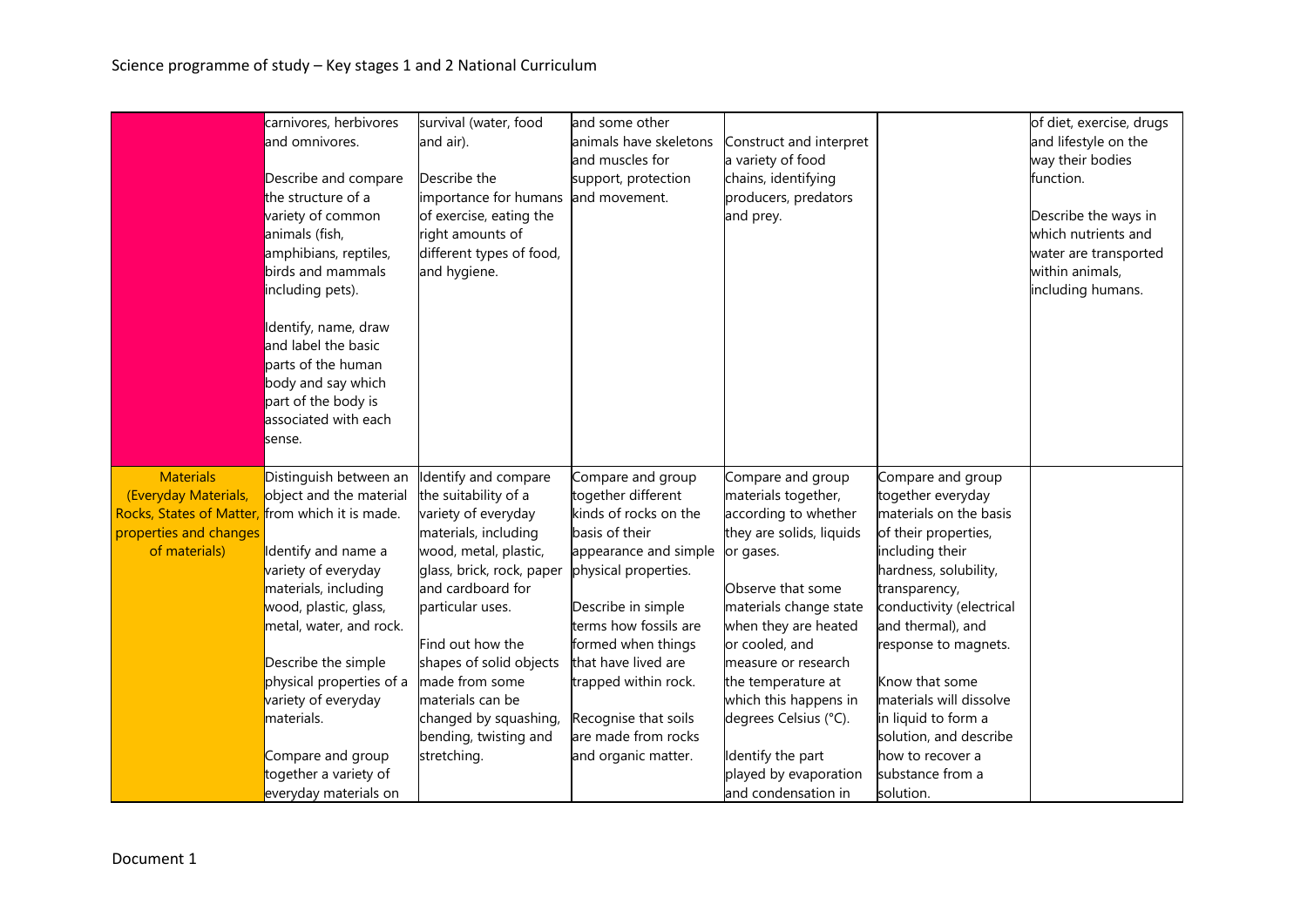| the basis of their |  | the water cycle and   |                           |  |
|--------------------|--|-----------------------|---------------------------|--|
| simple physical    |  | associate the rate of | Use knowledge of          |  |
|                    |  |                       |                           |  |
| properties.        |  | evaporation with      | solids, liquids and       |  |
|                    |  | temperature.          | gases to decide how       |  |
|                    |  |                       | mixtures might be         |  |
|                    |  |                       | separated, including      |  |
|                    |  |                       | through filtering,        |  |
|                    |  |                       | sieving and               |  |
|                    |  |                       | evaporating               |  |
|                    |  |                       | Give reasons, based on    |  |
|                    |  |                       | evidence from             |  |
|                    |  |                       | comparative and fair      |  |
|                    |  |                       |                           |  |
|                    |  |                       | tests, for the particular |  |
|                    |  |                       | uses of everyday          |  |
|                    |  |                       | materials, including      |  |
|                    |  |                       | metals, wood and          |  |
|                    |  |                       | plastic.                  |  |
|                    |  |                       | Demonstrate that          |  |
|                    |  |                       | dissolving, mixing and    |  |
|                    |  |                       | changes of state are      |  |
|                    |  |                       | reversible changes.       |  |
|                    |  |                       |                           |  |
|                    |  |                       | Explain that some         |  |
|                    |  |                       | changes result in the     |  |
|                    |  |                       | formation of new          |  |
|                    |  |                       | materials, and that this  |  |
|                    |  |                       | kind of change is not     |  |
|                    |  |                       | usually reversible,       |  |
|                    |  |                       | including changes         |  |
|                    |  |                       | associated with           |  |
|                    |  |                       | burning and the action    |  |
|                    |  |                       | of acid on bicarbonate    |  |
|                    |  |                       | of soda.                  |  |
|                    |  |                       |                           |  |
|                    |  |                       |                           |  |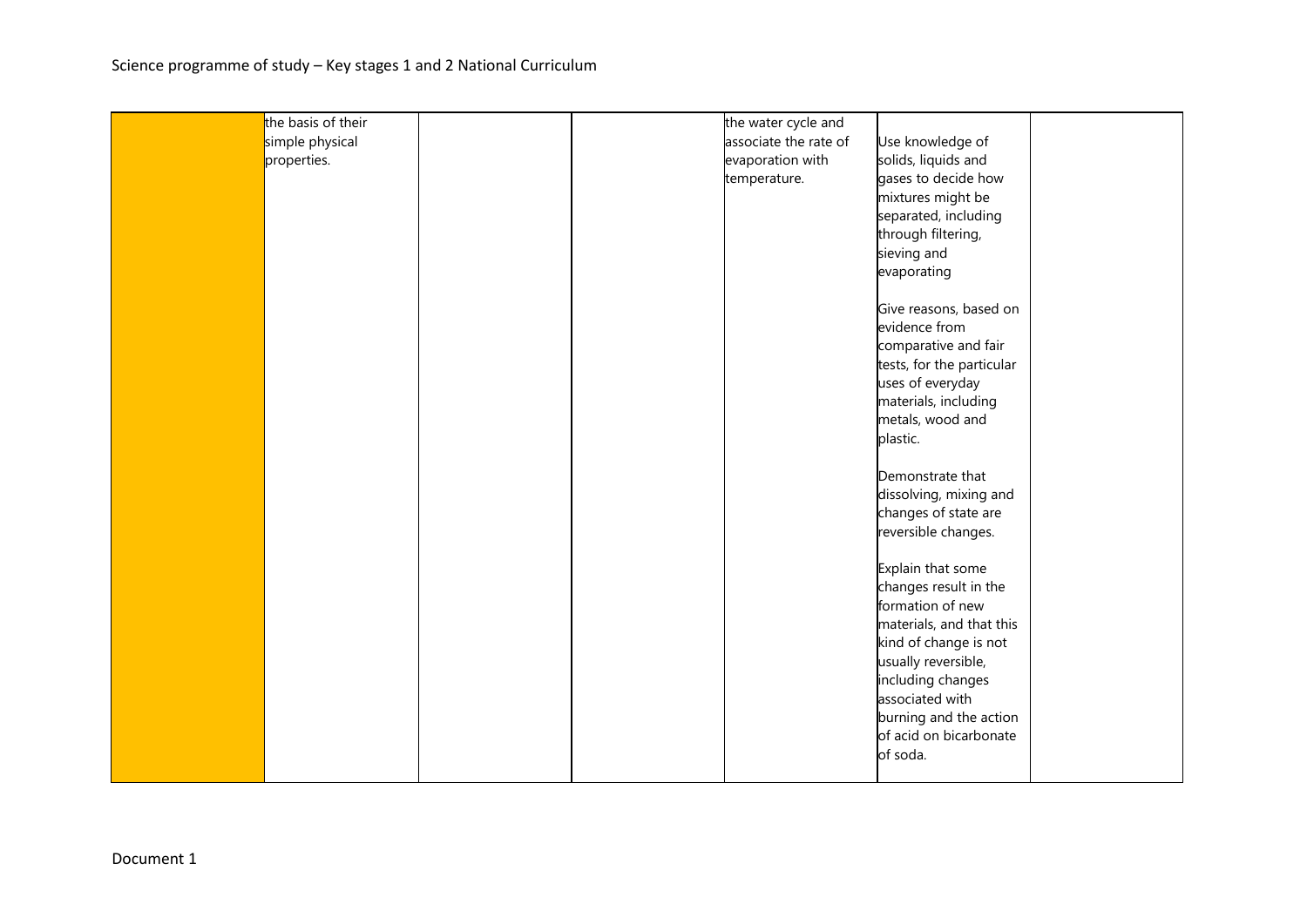| <b>Seasonal Change</b>              | Observe changes<br>across the 4 seasons.<br>Observe and describe<br>weather associated<br>with the seasons and<br>how day length varies. |                                                                                                                                                                                                                                                                                                                                                                                                                                                                                                                                                                                                                                |                                                                                                                                                                                                                                                                                                                                                        |                                                                                                                                                                                            |                                                                                                                                                                                                                                                                                                                                    |
|-------------------------------------|------------------------------------------------------------------------------------------------------------------------------------------|--------------------------------------------------------------------------------------------------------------------------------------------------------------------------------------------------------------------------------------------------------------------------------------------------------------------------------------------------------------------------------------------------------------------------------------------------------------------------------------------------------------------------------------------------------------------------------------------------------------------------------|--------------------------------------------------------------------------------------------------------------------------------------------------------------------------------------------------------------------------------------------------------------------------------------------------------------------------------------------------------|--------------------------------------------------------------------------------------------------------------------------------------------------------------------------------------------|------------------------------------------------------------------------------------------------------------------------------------------------------------------------------------------------------------------------------------------------------------------------------------------------------------------------------------|
| Living things and their<br>habitats |                                                                                                                                          | Explore and compare<br>the differences<br>between things that<br>are living, dead, and<br>things that have never<br>been alive.<br>Identify that most<br>living things live in<br>habitats to which they<br>are suited and describe<br>how different habitats<br>provide for the basic<br>needs of different<br>kinds of animals and<br>plants, and how they<br>depend on each other.<br>Identify and name a<br>variety of plants and<br>animals in their<br>habitats, including<br>microhabitats.<br>Describe how animals<br>obtain their food from<br>plants and other<br>animals, using the idea<br>of a simple food chain, | Recognise that living<br>things can be grouped<br>in a variety of ways.<br>Explore and use<br>classification keys to<br>help group, identify<br>and name a variety of<br>living things in their<br>local and wider<br>environment.<br>Recognise that<br>environments can<br>change and that this<br>can sometimes pose<br>dangers to living<br>things. | Describe the<br>differences in the life<br>cycles of a mammal, an<br>amphibian, an insect<br>and a bird.<br>Describe the life<br>process of<br>reproduction in some<br>plants and animals. | Describe how living<br>things are classified<br>into broad groups<br>according to common<br>observable<br>characteristics and<br>based on similarities<br>and differences,<br>including micro-<br>organisms, plants and<br>animals.<br>Give reasons for<br>classifying plants and<br>animals based on<br>specific characteristics. |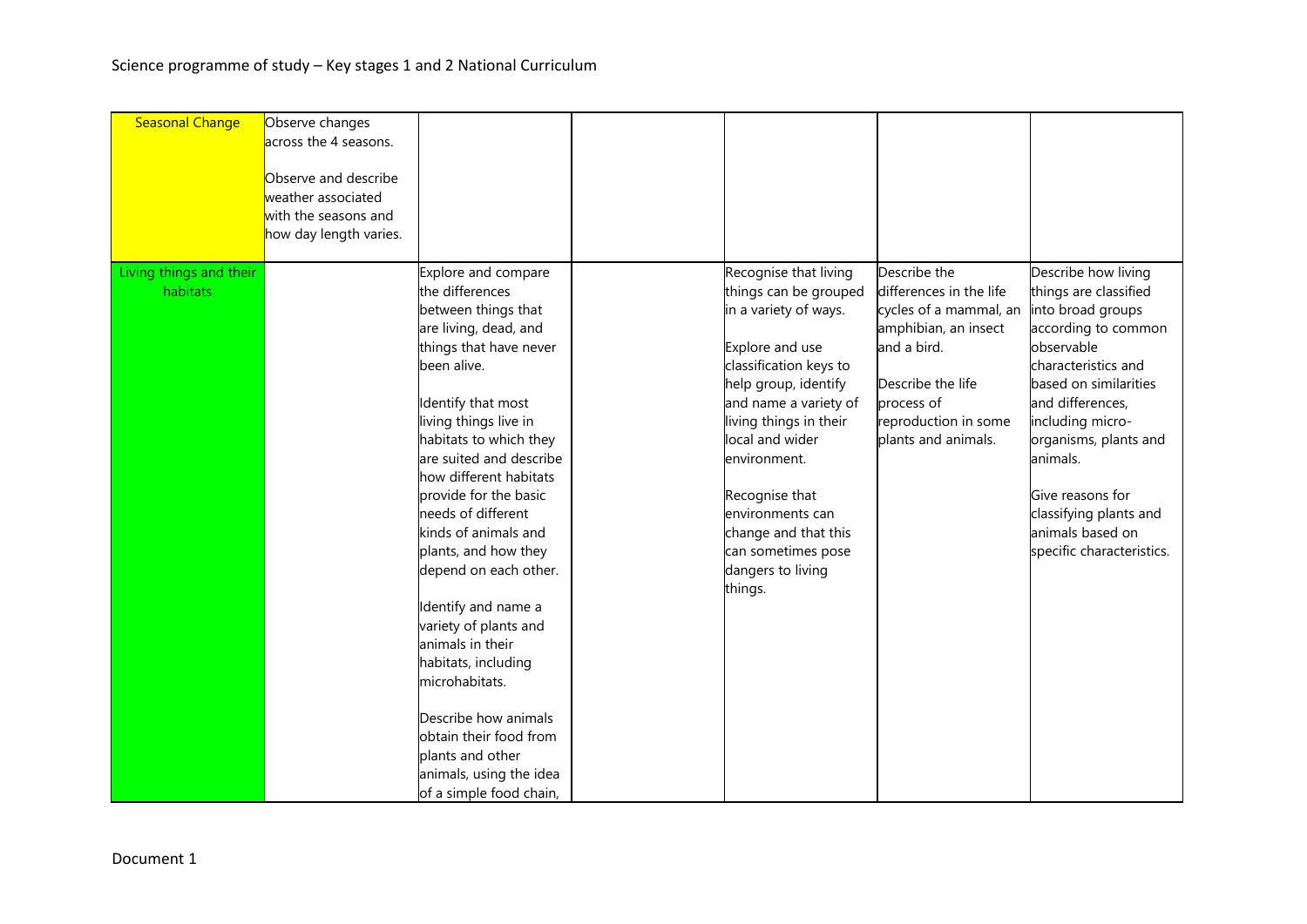|                    | and identify and name<br>different sources of |                                         |                                               |                           |
|--------------------|-----------------------------------------------|-----------------------------------------|-----------------------------------------------|---------------------------|
|                    | food.                                         |                                         |                                               |                           |
| Light              |                                               | Recognise that they                     |                                               | Recognise that light      |
|                    |                                               | need light in order to                  |                                               | appears to travel in      |
|                    |                                               | see things and that                     |                                               | straight lines.           |
|                    |                                               | dark is the absence of                  |                                               |                           |
|                    |                                               | light.                                  |                                               | Use the idea that light   |
|                    |                                               |                                         |                                               | travels in straight lines |
|                    |                                               | Notice that light is                    |                                               | to explain that objects   |
|                    |                                               | reflected from                          |                                               | are seen because they     |
|                    |                                               | surfaces.                               |                                               | give out or reflect light |
|                    |                                               |                                         |                                               | into the eye.             |
|                    |                                               | Recognise that light                    |                                               |                           |
|                    |                                               | from the sun can be                     |                                               | Explain that we see       |
|                    |                                               | dangerous and that                      |                                               | things because light      |
|                    |                                               | there are ways to                       |                                               | travels from light        |
|                    |                                               | protect their eyes.                     |                                               | sources to our eyes or    |
|                    |                                               |                                         |                                               | from light sources to     |
|                    |                                               | Recognise that                          |                                               | objects and then to       |
|                    |                                               | shadows are formed                      |                                               | our eyes.                 |
|                    |                                               | when the light from a                   |                                               |                           |
|                    |                                               | light source is blocked                 |                                               | Use the idea that light   |
|                    |                                               | by an opaque object.                    |                                               | travels in straight lines |
|                    |                                               |                                         |                                               | to explain why            |
|                    |                                               | Find patterns in the                    |                                               | shadows have the          |
|                    |                                               | way that the size of                    |                                               | same shape as the         |
|                    |                                               | shadows changes.                        | Explain that                                  | objects that cast them.   |
| Forces and Magnets |                                               | Compare how things<br>move on different |                                               |                           |
|                    |                                               | surfaces.                               | unsupported objects<br>fall towards the Earth |                           |
|                    |                                               |                                         | because of the force of                       |                           |
|                    |                                               | Notice that some                        | gravity acting between                        |                           |
|                    |                                               | forces need contact                     | the Earth and the                             |                           |
|                    |                                               | between 2 objects, but                  | falling object.                               |                           |
|                    |                                               | magnetic forces can                     |                                               |                           |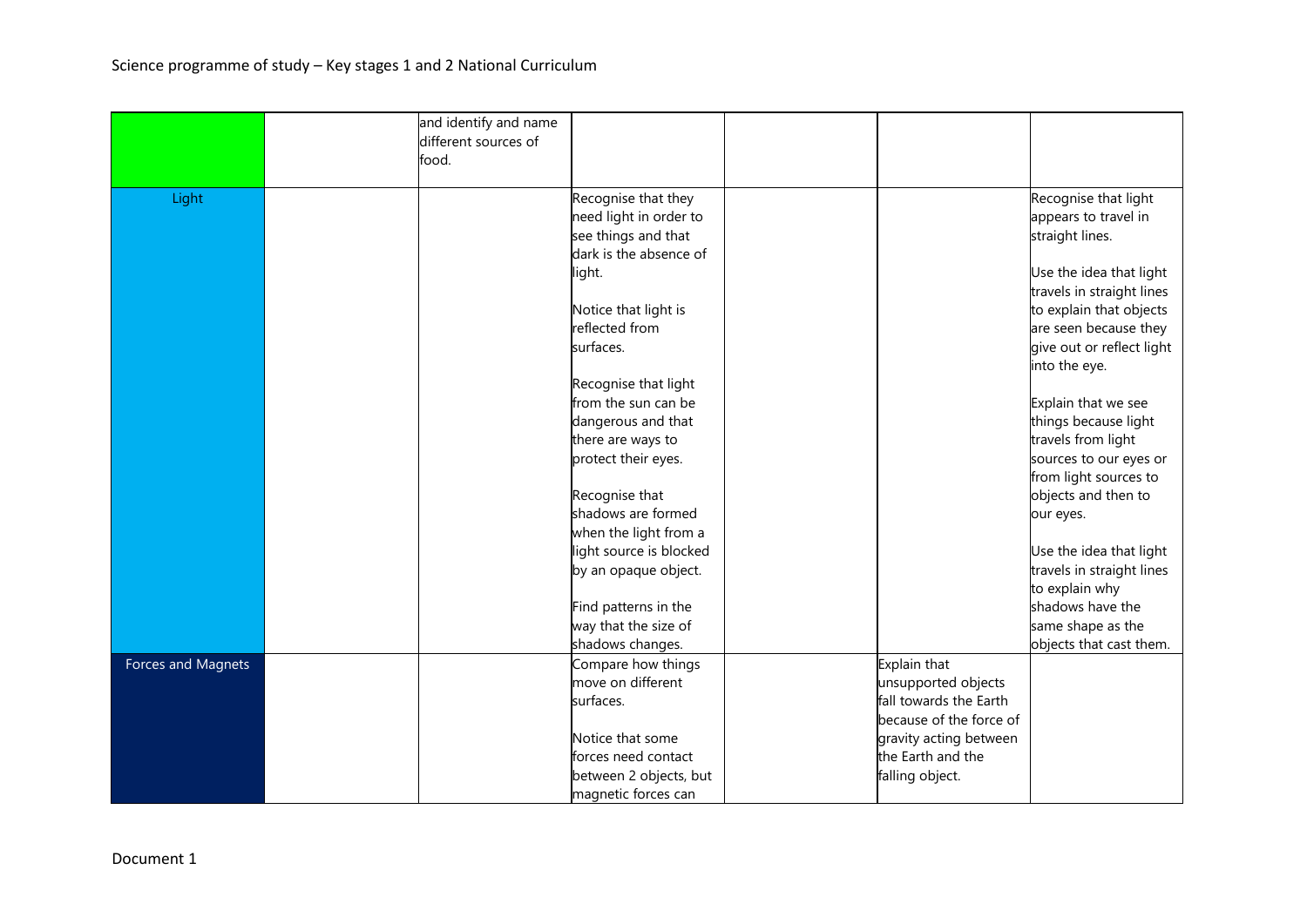|       |  | act at a distance.      |                        | Identify the effects of  |  |
|-------|--|-------------------------|------------------------|--------------------------|--|
|       |  |                         |                        | air resistance, water    |  |
|       |  | Observe how magnets     |                        | resistance and friction, |  |
|       |  | attract or repel each   |                        | that act between         |  |
|       |  | other and attract some  |                        | moving surfaces.         |  |
|       |  | materials and not       |                        |                          |  |
|       |  | others.                 |                        | Recognise that some      |  |
|       |  |                         |                        | mechanisms including     |  |
|       |  | Compare and group       |                        | levers, pulleys and      |  |
|       |  | together a variety of   |                        | gears allow a smaller    |  |
|       |  | everyday materials on   |                        | force to have a greater  |  |
|       |  | the basis of whether    |                        | effect.                  |  |
|       |  | they are attracted to a |                        |                          |  |
|       |  | magnet, and identify    |                        |                          |  |
|       |  | some magnetic           |                        |                          |  |
|       |  | materials.              |                        |                          |  |
|       |  | Describe magnets as     |                        |                          |  |
|       |  | having 2 poles.         |                        |                          |  |
|       |  |                         |                        |                          |  |
|       |  | Predict whether 2       |                        |                          |  |
|       |  | magnets will attract or |                        |                          |  |
|       |  | repel each other,       |                        |                          |  |
|       |  | depending on which      |                        |                          |  |
|       |  | poles are facing.       |                        |                          |  |
| Sound |  |                         | Identify how sounds    |                          |  |
|       |  |                         |                        |                          |  |
|       |  |                         | are made, associating  |                          |  |
|       |  |                         | some of them with      |                          |  |
|       |  |                         | something vibrating.   |                          |  |
|       |  |                         |                        |                          |  |
|       |  |                         | Recognise that         |                          |  |
|       |  |                         | vibrations from sounds |                          |  |
|       |  |                         | travel through a       |                          |  |
|       |  |                         | medium to the ear.     |                          |  |
|       |  |                         | Find patterns between  |                          |  |
|       |  |                         | the pitch of a sound   |                          |  |
|       |  |                         |                        |                          |  |
|       |  |                         | and features of the    |                          |  |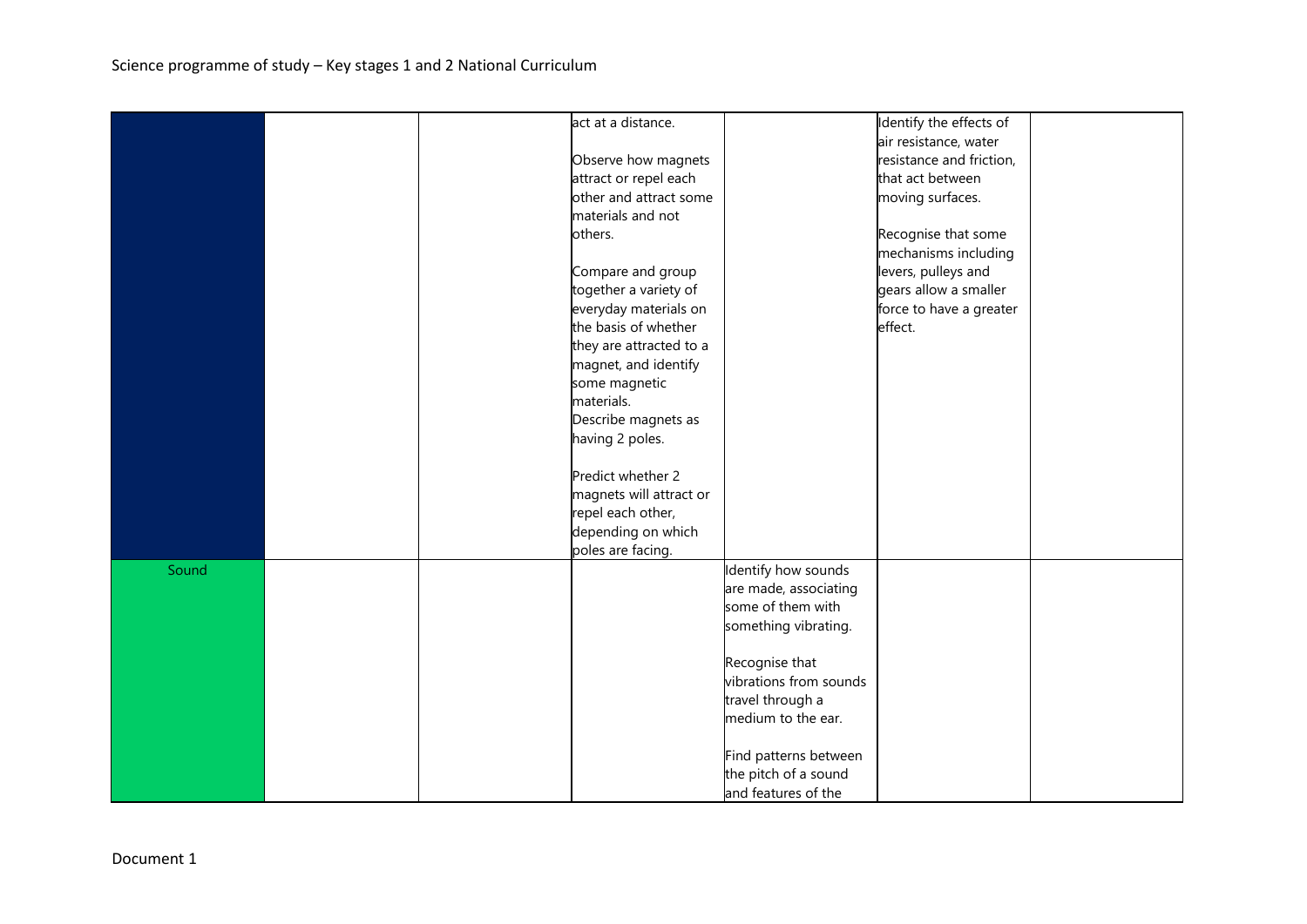|             |  | object that produced       |                          |
|-------------|--|----------------------------|--------------------------|
|             |  | it.                        |                          |
|             |  |                            |                          |
|             |  | Find patterns between      |                          |
|             |  | the volume of a sound      |                          |
|             |  | and the strength of the    |                          |
|             |  | vibrations that            |                          |
|             |  |                            |                          |
|             |  | produced it.               |                          |
|             |  | Recognise that sounds      |                          |
|             |  | get fainter as the         |                          |
|             |  | distance from the          |                          |
|             |  |                            |                          |
|             |  | sound source               |                          |
|             |  | increases.                 |                          |
| Electricity |  | Identify common            | Associate the            |
|             |  | appliances that run on     | brightness of a lamp or  |
|             |  | electricity.               | the volume of a buzzer   |
|             |  |                            | with the number and      |
|             |  | Construct a simple         | voltage of cells used in |
|             |  | series electrical circuit, | the circuit.             |
|             |  | identifying and naming     |                          |
|             |  | its basic parts,           | Compare and give         |
|             |  | including cells, wires,    | reasons for variations   |
|             |  | bulbs, switches and        | in how components        |
|             |  | buzzers.                   | function, including the  |
|             |  |                            | brightness of bulbs,     |
|             |  | Identify whether or not    | the loudness of          |
|             |  | a lamp will light in a     | buzzers and the on/off   |
|             |  | simple series circuit,     | position of switches.    |
|             |  | based on whether or        | Use recognised           |
|             |  | not the lamp is part of    | symbols when             |
|             |  | a complete loop with a     | representing a simple    |
|             |  | battery.                   | circuit in a diagram.    |
|             |  |                            |                          |
|             |  | Recognise that a           |                          |
|             |  | switch opens and           |                          |
|             |  | closes a circuit and       |                          |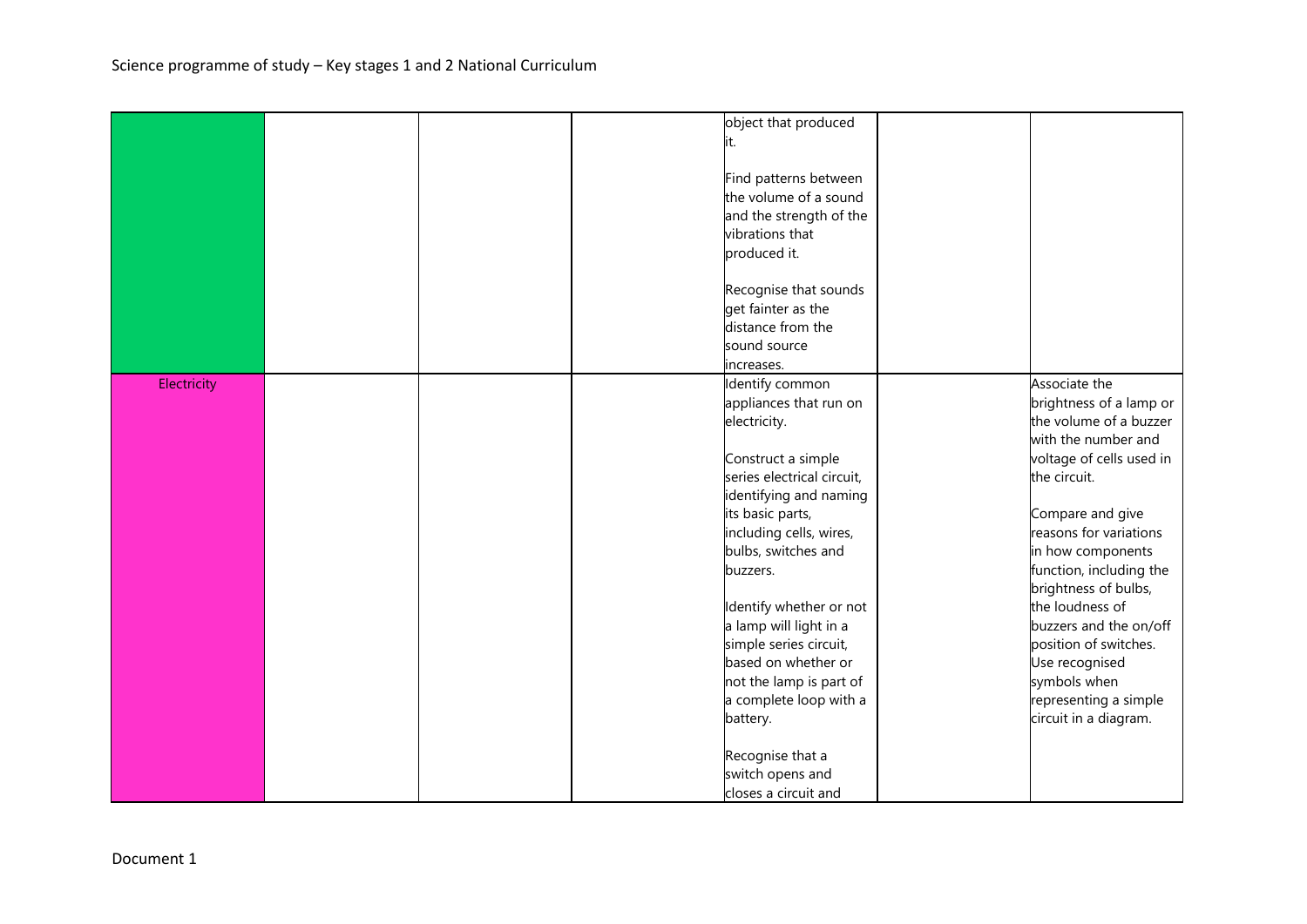|                              |  | associate this with<br>whether or not a lamp<br>lights in a simple series<br>circuit.<br>Recognise some<br>common conductors<br>and insulators, and<br>associate metals with<br>being good<br>conductors. |                                                                                                                                                                                                                                                                                                                                                                                                     |                                              |
|------------------------------|--|-----------------------------------------------------------------------------------------------------------------------------------------------------------------------------------------------------------|-----------------------------------------------------------------------------------------------------------------------------------------------------------------------------------------------------------------------------------------------------------------------------------------------------------------------------------------------------------------------------------------------------|----------------------------------------------|
| Earth and Space              |  |                                                                                                                                                                                                           | Describe the<br>movement of the Earth<br>and other planets<br>relative to the sun in<br>the solar system.<br>Describe the<br>movement of the<br>moon relative to the<br>Earth.<br>Describe the sun, Earth<br>and moon as<br>approximately<br>spherical bodies.<br>Use the idea of the<br>Earth's rotation to<br>explain day and night<br>and the apparent<br>movement of the sun<br>across the sky. |                                              |
| Evolution and<br>inheritance |  |                                                                                                                                                                                                           |                                                                                                                                                                                                                                                                                                                                                                                                     | Recognise that living<br>things have changed |